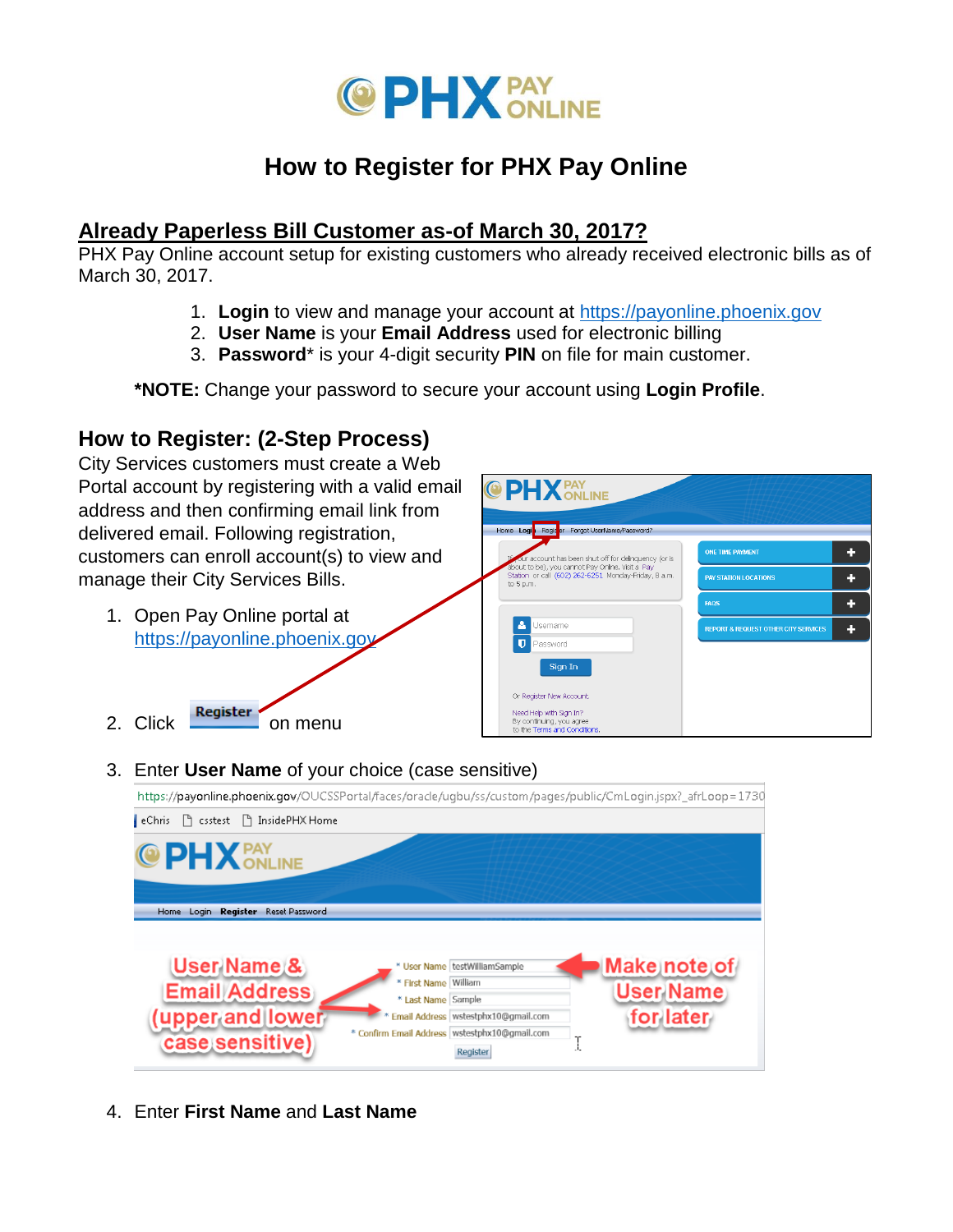

5. Enter **Email Address** and confirmation **Email Address** *(case sensitive)*



**NOTE:** Make sure you have access to Email Address to confirm registration.

| * User Name             |          |
|-------------------------|----------|
| * First Name            |          |
| * Last Name             |          |
| * Email Address         |          |
| * Confirm Email Address |          |
|                         | Register |

### 6. Click **Register** button.

a. Registration confirmation email is sent to the email address provided



- b. Step 2 of the process is to confirm your email and set your password.
	- i. Remember your **User Name** and **Email Address**  entered



- 1. If upper and lower case used, enter it the same way.
- 7. Find and open email sent from [PHXwelcome@phoenix.gov.](mailto:PHXwelcome@phoenix.gov) If unable to find email in inbox, spam, junk or deleted folders, see Re-Registration option.

PHXwelcome ACTION NEEDED !!. Confirm Your PHX Pay Online Account Registration. T.T

a. Click **Link** provided to complete registration and set your password.





# **NOTE:**

- **1.** Until you have confirmed your registration, each time you register with the same **User Name** and **Email Address** an email is sent from [PHXwelcome@phoenix.gov](mailto:PHXwelcome@phoenix.gov) with a new link.
- **2.** Mail delivery speed is dependent upon carrier
- **3.** Always use the latest email to confirm registration.
- **4.** Some email services stack similar emails together. Make sure to click the link with most recent date and time.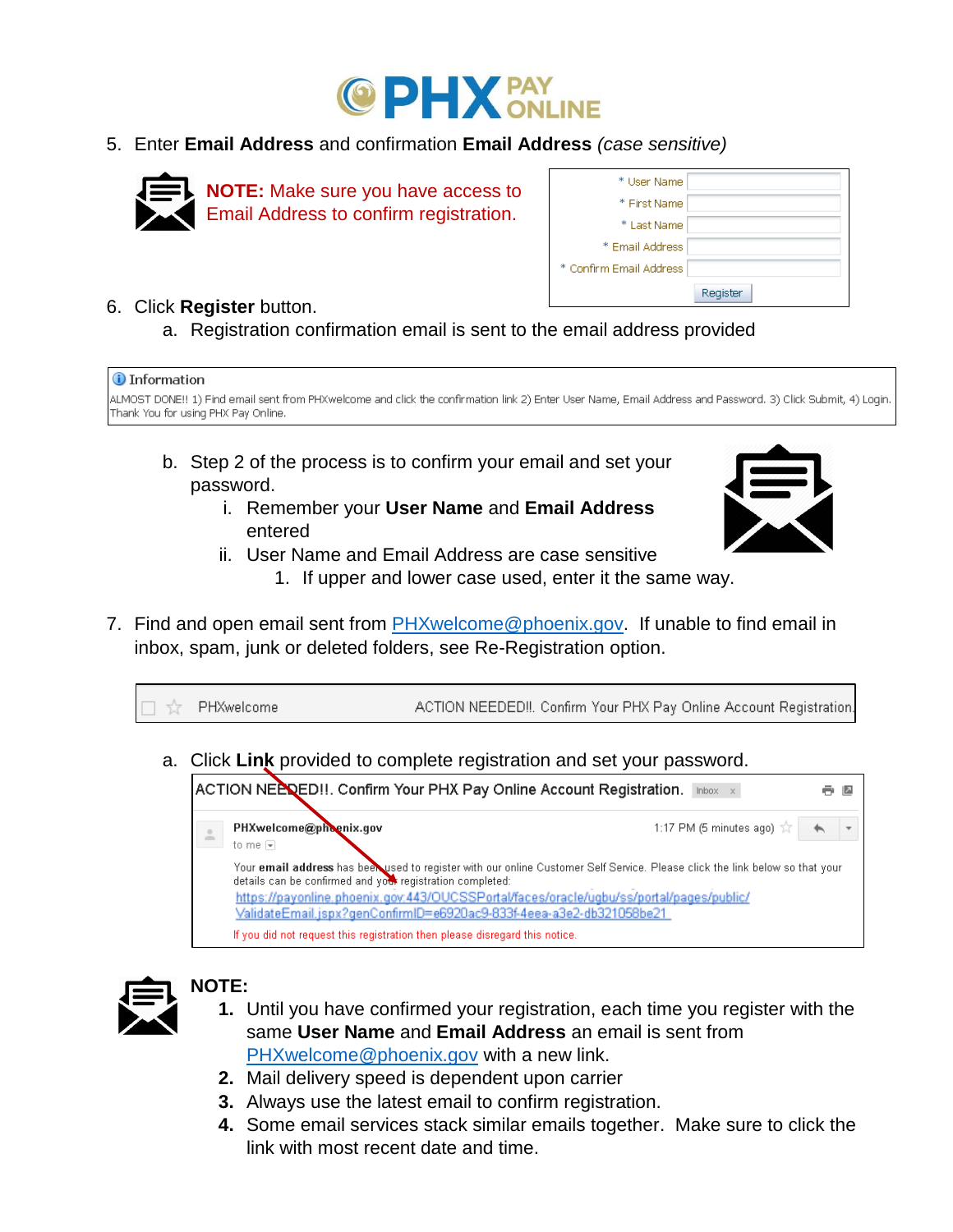

b. PHX Pay Online registration confirmation page displayed in default browser.

| <b>@PHX</b> PAY                    |                                                                               |                                                                                                                                                                                      |
|------------------------------------|-------------------------------------------------------------------------------|--------------------------------------------------------------------------------------------------------------------------------------------------------------------------------------|
| Home Login Register Reset Password |                                                                               |                                                                                                                                                                                      |
|                                    |                                                                               |                                                                                                                                                                                      |
|                                    | * User Name                                                                   |                                                                                                                                                                                      |
|                                    | <sup>*</sup> Email Address                                                    |                                                                                                                                                                                      |
|                                    | * Password                                                                    |                                                                                                                                                                                      |
|                                    | * Confirm Password                                                            |                                                                                                                                                                                      |
|                                    | Submit                                                                        |                                                                                                                                                                                      |
|                                    |                                                                               |                                                                                                                                                                                      |
|                                    |                                                                               |                                                                                                                                                                                      |
| <b>City of Phoenix</b>             | Phoenix City Hall<br>o<br>200 W. Washington Street<br>Phoenix, AZ 85003   Map | <b>About Phoenix</b><br>Phoenix is the 6th largest city in the United States. We're a<br>changed to account on the constitution and continued and the constitutional constitution of |

Sign In

c. Enter **User Name** and **Email Address** provided during registration. If originally entered with upper and lower case, repeat.



- d. Create **Password** and confirm password you will remember (case sensitive 4 to 32-characters).
- e. Click **Submit.**
- f. Now registration is confirmed and you can get started

| U Information<br>Get Started!! Click Login and Enroll your account(s) with your ten-digit account number(s) and four-digit security PIN. Thank You for using PHX Pay Online. |                   |
|------------------------------------------------------------------------------------------------------------------------------------------------------------------------------|-------------------|
| 8. Click Login.                                                                                                                                                              | testWilliamSample |
| a. Enter User Name, Password and click Sign In.                                                                                                                              |                   |

b. Your User Name appears in upper right corner when signed in.

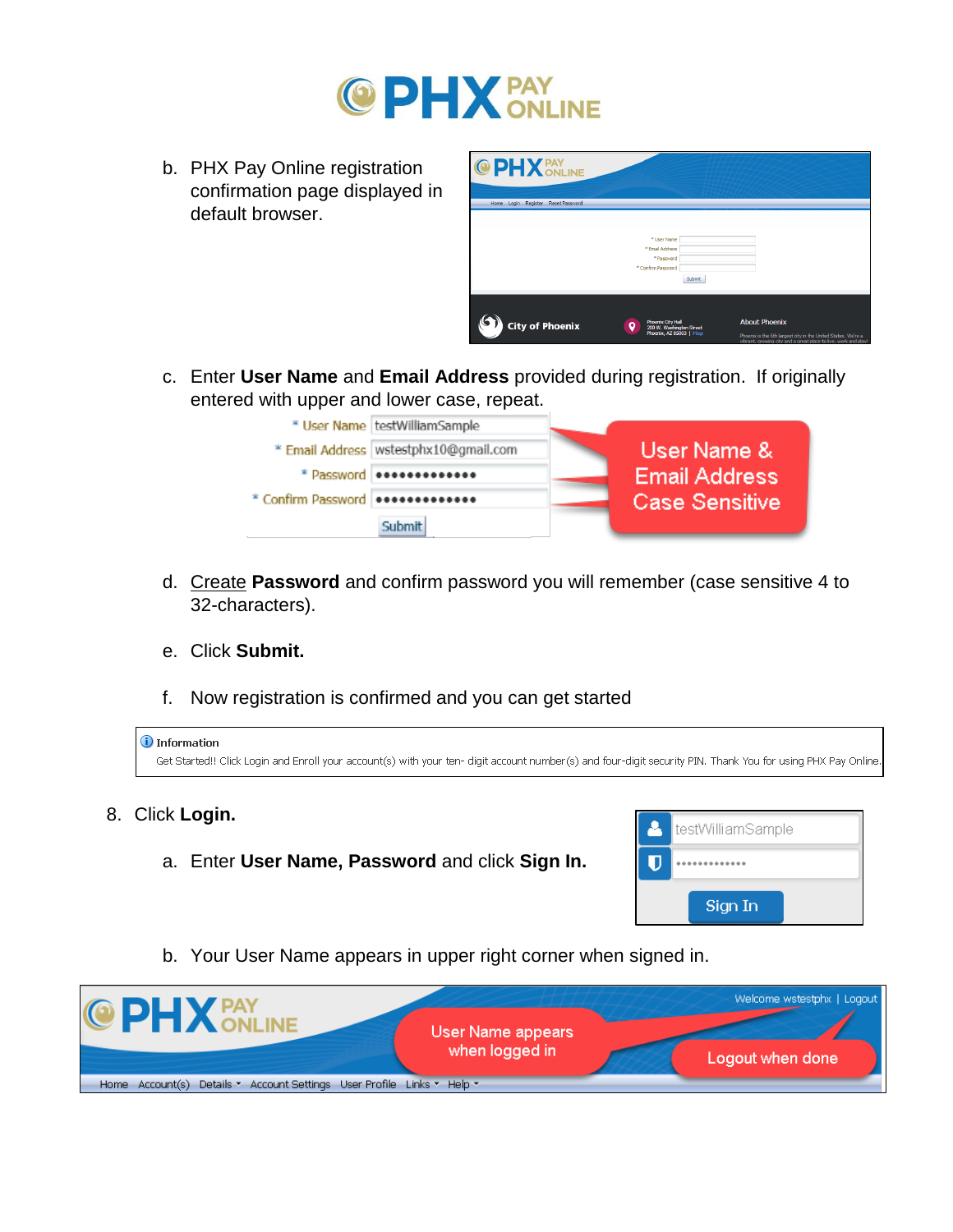

*9.* Click **Enroll** to add your account(s). *Logout required after 1 st account only.*

**NOTE:** If you are not the main account holder, contact them and requests that they invite you using the email address used in your registration. Once invited, an email will be sent from [PHXwelcome@phoenix.gov](mailto:PHXwelcome@phoenix.gov) and the account will appear the next time you log in.

- a. No enrollment needed for customers with electronic bills as of March 30, 2017. PHX Pay Online accounts create and current accounts enrolled for most customers.
- b. For other accounts, use your 10-digit account number and 4-digit security PIN of the main person to enroll.
- c. Don't know your PIN?
	- i. Visit **<https://phoenix.gov/payonline/FAQs>** for additional help and how-to instructions.

# **Re-Registration Option**

PHX Pay Online has a feature to aid customers that have started the registration process but have not completed Step 2 – eMail Registration Confirmation. This email verification is the key to complete the online registration. Unable to find the email from [PHXwelcome@phoenix.gov](mailto:PHXwelcome@phoenix.gov) with a subject "ACTION NEEDED!! Confirm Your PHX Pay Online Registration"?

- 1. Click Register menu option
- 2. Enter same **User Name** and **eMail Address**

| * User Name             |          |
|-------------------------|----------|
| * First Name            |          |
| * Last Name             |          |
| * Email Address         |          |
| * Confirm Email Address |          |
|                         | Register |

3. Click **Register** and new email is sent

*4.* **CRITICAL:** Open latest **eMail** with a new link *(old link(s) have expired and will not work).* 

- a. Mail delivery times vary depending upon mail carrier (be patient)
- b. Some mail services stack similar emails together (open latest date and time).
	- c. Check your inbox, spam, junk, and deleted folders
- ACTION NEEDED!!. Confirm Your PHX Pay Online Account Registration. Inbox x 6 P *5.* Click **Link** to complete PHXwelcome@phoenix.gov 1:17 PM (5 minutes ago) to me F registrationYour email address has been used to register with our online Customer Self Service. Please click the link below so that your details can be confirmed and your registration completed: http://csstest.one.phoenix.gov:8892/OUCSSPortal/faces/oracle/ugbu/ss/portal/pages/public/ValidateEmail.jspx? genConfirmID=7441b029-f52e-4ac2-b0c1-609ae16f4567 If you did not request this registration then please disregard this notice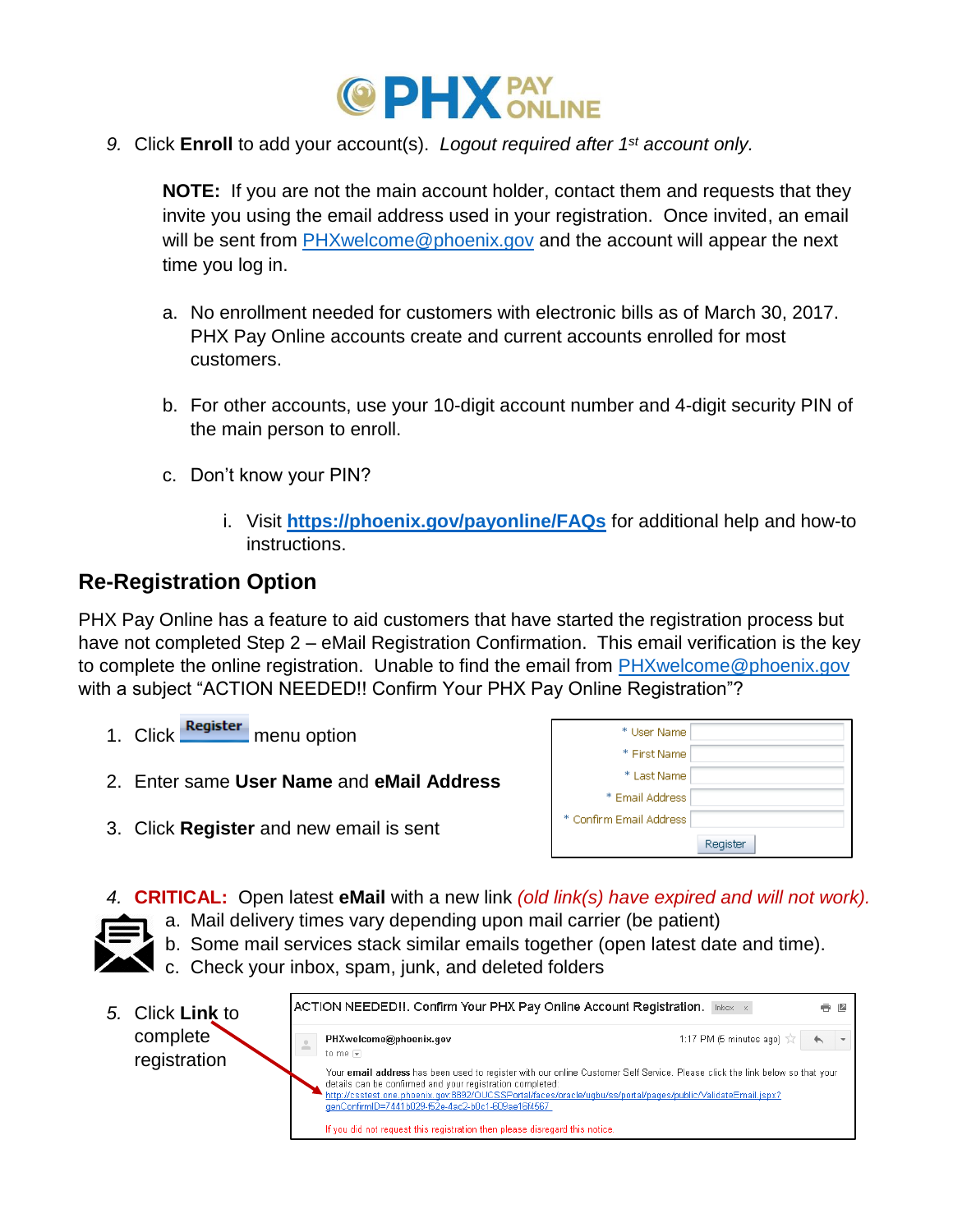

a. Enter **User Name\*** and **eMail Address\*** exactly as originally entered, and create password.

| * User Name   wstestphx10     |                                         |
|-------------------------------|-----------------------------------------|
|                               | * Email Address   wstestphx10@gmail.com |
| * Password   ****             |                                         |
| * Confirm Password   ******** |                                         |
|                               | Submit                                  |

**\*NOTE:** User Name and eMail are case sensitive. If upper and lower case used, re-enter it exactly as registered.

- 6. Once confirmed,
	- a. **Login**
	- b. Click **Account(s)** and **Enroll**
	- c. Enter **10-digit Account Number** and **4-digit security PIN** of main account holder
	- d. Logout/Login required after 1st account enrollment only

### **RECOMMENDATIONS:**

- Always logout when done
- Authorize PHX Customer Service to add your email address to your City Services Bill Account for assistance.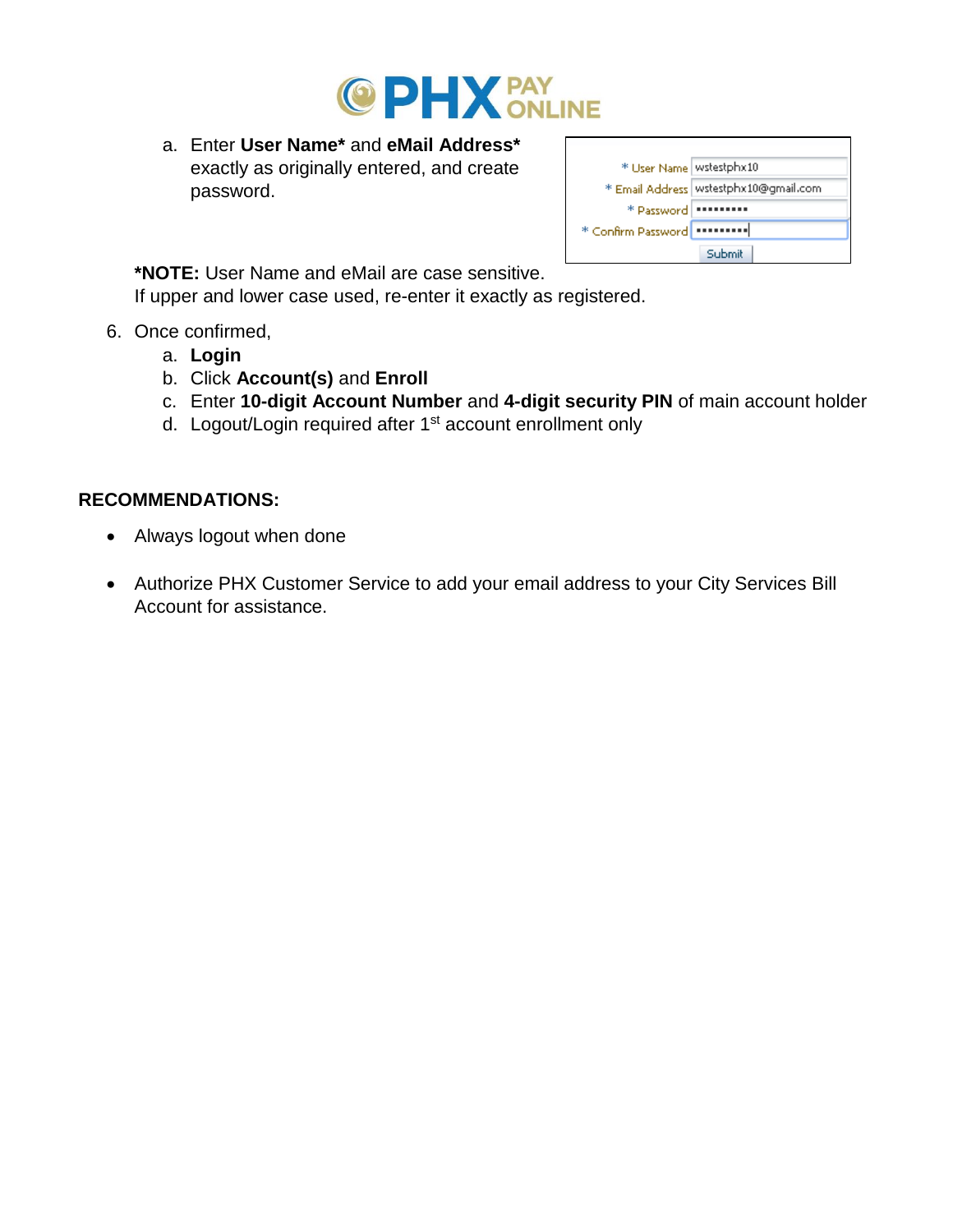

# **Registration Errors:**

## **ERROR: Email address** [xxx@xxx.xxx](mailto:xxx@xxx.xxx) **is already in use…**

#### <sup>8</sup> Error

Email address tinocoyunuhen@icloud.com is already in use with another account. CUSTOMERS RECEIVING ELECTRONIC BILLS before Apr2017: Your PHX Pay Online account was already created using the email address on file. 1.Click Login 2.Enter UserName equal to email address on file and 3.Enter main account holder's 4-digit security PIN as password. NOTE: Please change your online password after initial login with Login Profile. NEW CUSTOMERS: 1.Register 2.Find confirmation registration email and click link 3. Login, Enroll Account(s).

*CAUSE:* Email address has already been used in registration. This message is received when User Name and Email combination do not match. Verify User Name and Email entered correctly and matches your Step 1 registration entry (case sensitive). If unsuccessful, contact us at<https://www.phoenix.gov/waterservices/contact>

#### **ERROR: User name** [xxx@xxx.xxx](mailto:xxx@xxx.xxx) **is already in use. Please choose another user name.**



*CAUSE:* Another customer has used the same User Name. Please enter a different user name between 4 and 32 characters. Remember it is case sensitive.

#### **ERROR: No user found with the generated confirmation ID…**



<sup>3</sup>Error

No user found with the generated confirmation ID retrieved from request. Please retry registering or updating your profile.

*CAUSE:* Registration confirmation ID is no longer valid.

- 1. Find your **latest** email send from PHXwelcome with the subject "ACTION NEEDED!! Confirm PHX Pay Online Registration".
- 2. Click new link provided to complete registration.
- 3. Then login and enroll your account(s) by clicking Account(s) and Enroll.

If unable to locate the email in your inbox, spam, junk, or deleted folder, you can request a new confirmation email by:

- 1. Click **Register**
- 2. Enter the same **User Name, First Name, Last Name, and Email Address**
- 3. Find new email, click link and complete registration.